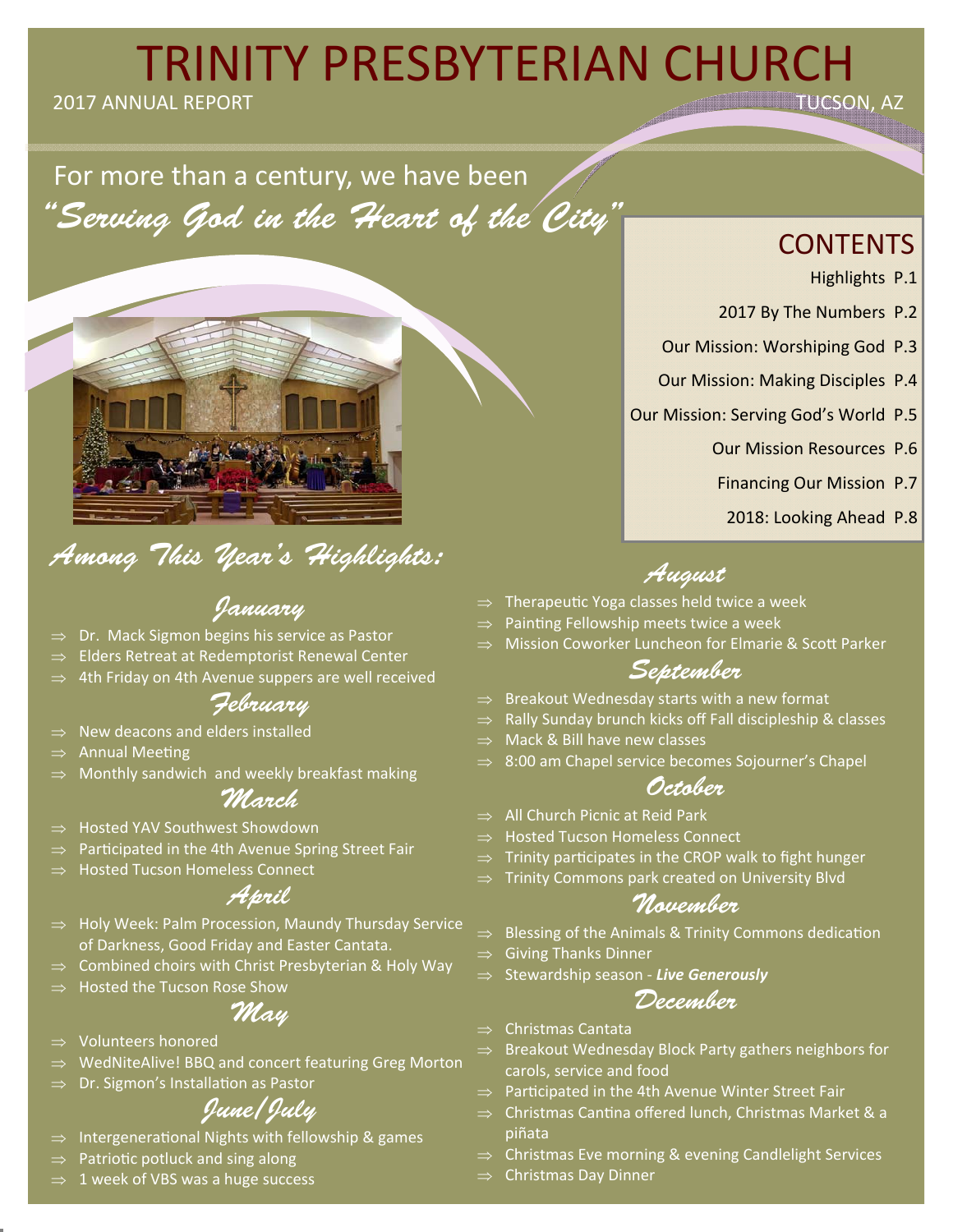# 2017 BY THE NUMBERS

### **AVERAGE WORSHIP ATTENDANCE**

January – 122 adults & 19 children February – 140 adults & 24 children March – 140 adults & 21 children April – 135 adults & 24 children May – 126 adults & 17 children June – 104 adults & 21 children July – 102 adults & 16 children August – 110 adults & 19 children September – 133 adults & 23 children October – 125 adults & 21 children November – 141 adults & 23 children December – 177 adults & 24 children

### **AVERAGE ATTENDANCE**

Average attendance in 2016: 114 Average attendance in 2017: 130 Children's average attendance: 21

### **TOTAL ACTIVE MEMBERSHIP : 191**

#### **NEW MEMBERS**

Will Tilley Emmanuel Alley Janet Munson Lydia Tenge Alley Christopher Svenson Essowoe (Allen) Akou Sarah Svenson Amao (Nathalie) Meheza DeDe Markin Barbara Callaway Pollack Mathias Class

### **ACTIVE ROLL TRANSFER**

Joseph A. Lopez to Wilmington Island PC, Savannah, GA

**MARRIAGE** Randi Windsor and Tom Roof

### **BAPTISM**

James Walter Trader Dawn Elizabeth Svenson Joel Michael Hooper Alexandra Rose Tacuba Freja Alicia Svenson Christopher Dwayne Garcia Ernesto Tacuba Geneva Kay Garcia

### **AVERAGE PARTICIPANTS**

| Word of Life                   | $(8-12)$ |
|--------------------------------|----------|
| Bill & Mack's Classes (14-20)  |          |
| Theology for Today (7-9)       |          |
| <b>Nursery</b>                 | $(4-6)$  |
| <b>Godly Play</b>              | $(5-10)$ |
| Hand's On Bible for Kids (4-6) |          |
| POLO Parent Study (6-8)        |          |
| Kreamer's Krusaders (6-8)      |          |
| <b>Anchor Trinity</b>          | $(4-6)$  |
| <b>TPW Circles</b>             | (8)      |
| WNA! Bible Study               | $(6-10)$ |
| Breakout Wednesday (12-25)     |          |
| <b>Trinity Book Club</b>       | $(6-8)$  |



Marilee Kelsey Bruce E. Dusenberry Norman McClelland Catherine Odell George W. Zellar, Sr. Peggy Andrews Elsie Herendeen **Frank M. Whiting** Ila Kreinke









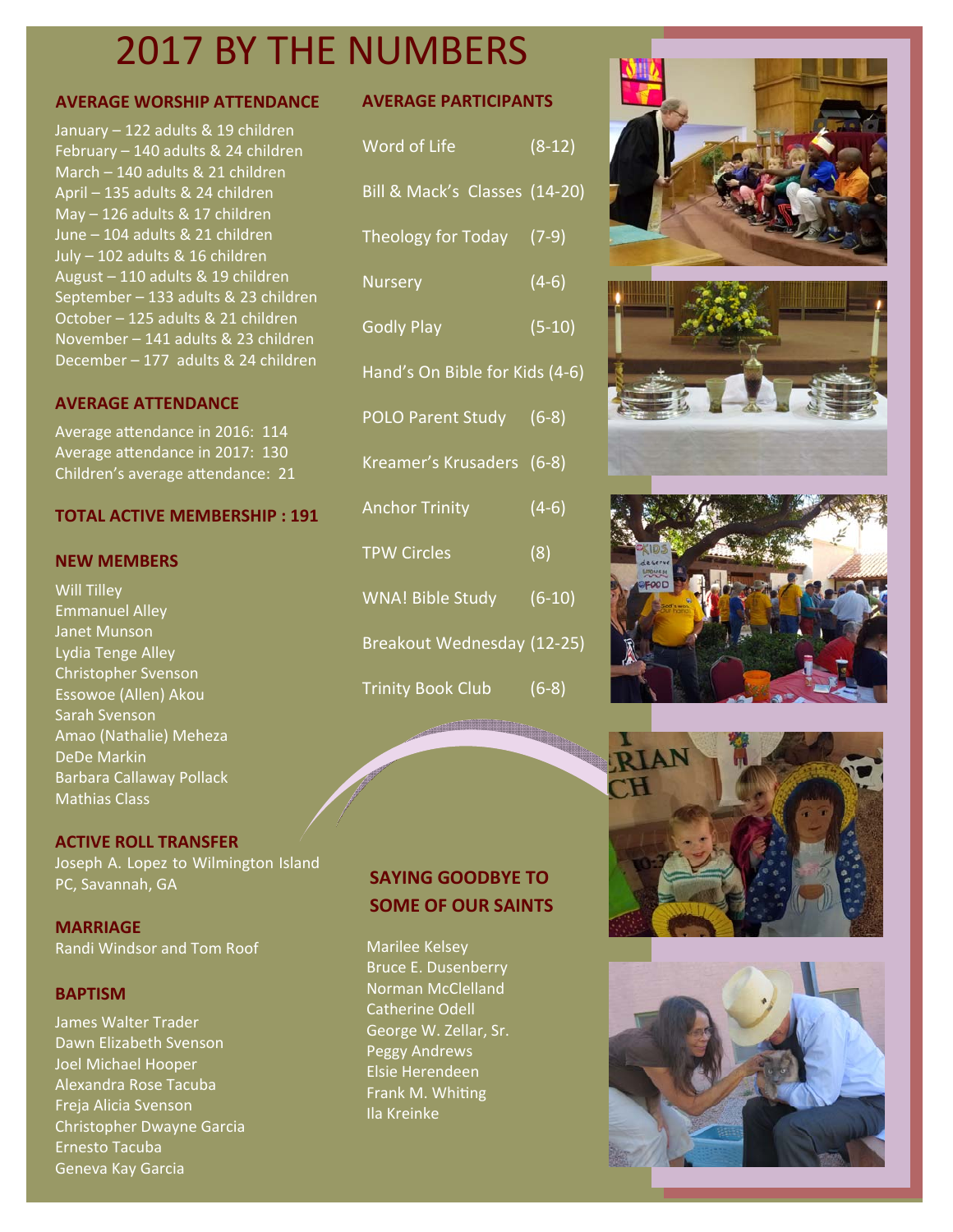

# OUR MISSION: WORSHIPING GOD

- 2 Sunday morning services, including the new Sojourner's Chapel at 8:00 with weekly Communion and a focus on healing and spiritual renewal
- Monthly Breakout Wednesday service on the first Wednesday of each month
- Music ministry of the Trinity Choir, Trinity Ringers, Trinity Jazz Ensemble and numerous vocal soloists and instrumental soloists & ensembles

## WORSHIP COMMITTEE

- Provided set‐up, clean‐up and servers for communion services
- Provided special opportunities to recognize events such as All Saints, World Communion, etc.
- Furnished seasonal sanctuary decorations
- Arranged for lay liturgists for worship
- Organized Ash Wednesday supper, Good Friday lunch, July 4th Potluck and Christmas Café

## HELPING HANDS

- $\Rightarrow$  256 Water bottles and cereal bars for Salvation Army Hospitality House
- $\Rightarrow$  19 Valentine cards to our Trinity's Homebound
- $\Rightarrow$  30 Encouragement cards for ICS
- $\Rightarrow$  52 Breakfast Bundle Packs for Sister Jose Women's Center
- $\Rightarrow$  52 Encouragement cards for Youth On Their Own
- $\Rightarrow$  160 Food Packs for Trinity's Food Bank
- $\Rightarrow$  17 Easter cards for Trinity's Homebound
- $\Rightarrow$  25 Easter cards for SISTER Connection
- $\Rightarrow$  50 Easter Treat bags for children
- $\Rightarrow$  44 muslin squares colored for Kids Helping Kids (Project Linus)
- $\Rightarrow$  40 muslin squares traced for Kids Helping Kids (Project Linus)
- $\Rightarrow$  3 Fleece (no-sew) blankets for Project Linus
- $\Rightarrow$  603 water bottles/bars or cracker packs for Trinity's Food Bank
- $\Rightarrow$  Food and other health and household items were donated for Amos and Hadija's family which we delivered before Thanksgiving..

## THIS YEAR'S HIGHLIGHTS

- Special services for Ash Wednesday, Maundy Thursday, Good Friday and Christmas Eve
- 25th anniversary concert of Trinity Ringers and the refurbishment of the handbells
- New All Saints service November 1
- Celebrating the 500th anniversary of the Reformation with music for choir and brass
- ◆ Easter and Christmas Cantatas with the Trinity Choir, Trinity Ringers and orchestra
- ◆ New candles made of olive wood from Jerusalem & Bethlehem for the Communion tables
- ◆ Several beautiful narthex photo displays
- ◆ Appointment of two Choir Interns from the University of Arizona
- Weekly children's sermons at the 10:30 service
- Palm Sunday processional
- ◆ Pentecost processional of Trinity's children
- Nursery children singing in worship
- ◆ Children ringing handchimes in worship
- Youth skit on Christmas Eve morning
- Children's pageant on Christmas Eve evening
- ◆ Volunteer Recognition Sunday
- Choirs from Holy Way and Christ Presbyterian joining the Trinity Choir in worship
- $\bullet$  Special presentation by Dr. Bruce Chamberlain on Handel's Messiah

## LOOKING AHEAD TO 2018

- Easter Sunrise Service in Trinity Commons and courtyard
- 11:00 p.m. Christmas Eve service for the West University community
- Chancel dramas, the first being on the first Sunday of Lent (Feb. 18)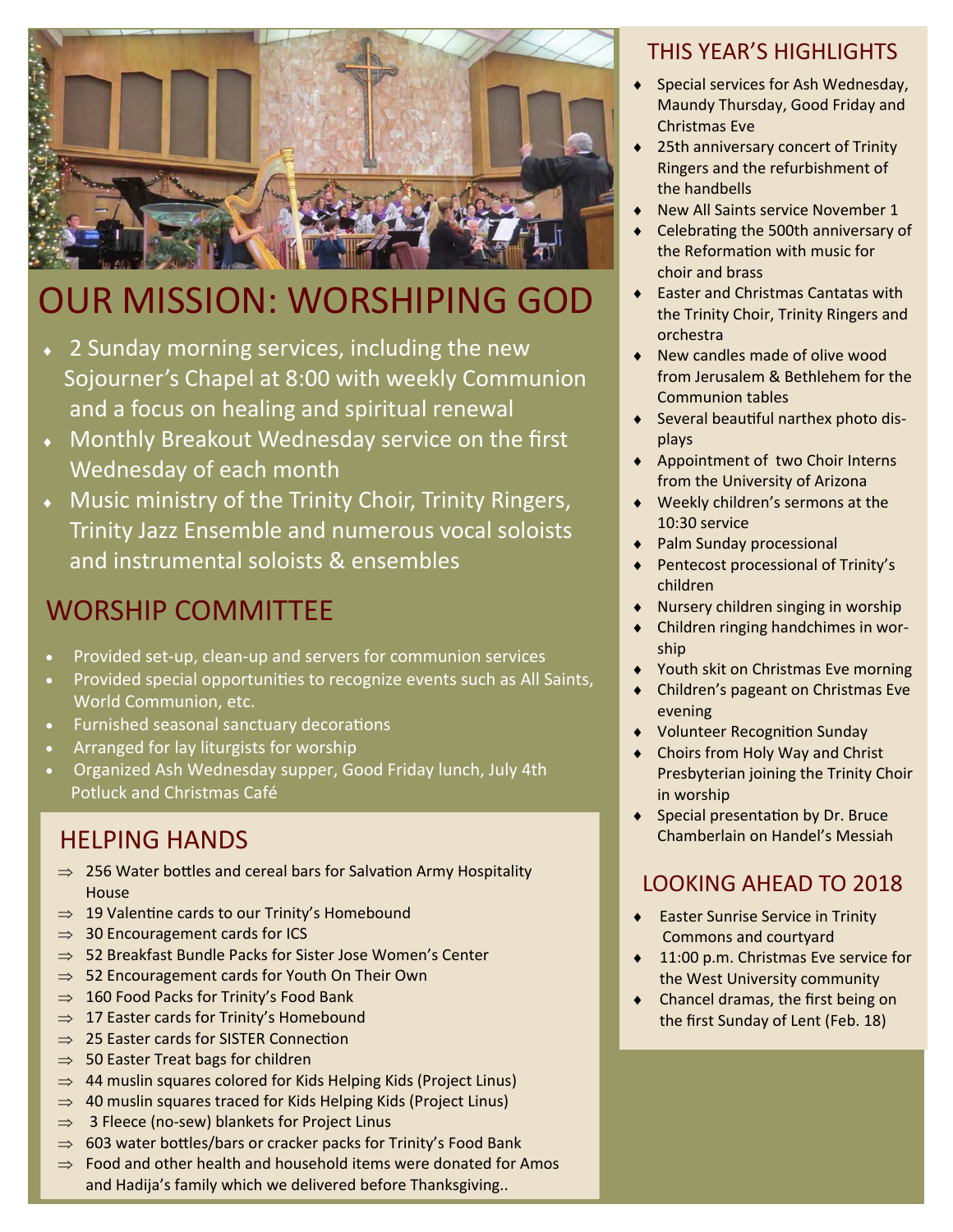

# OUR MISSION: MAKING DISCIPLES

## **CHRISTIAN EDUCATION CHRISTIAN EDUCATION**

### LIFE OF DISCIPLESHIP KEEPS US GROWING...

Children & Youth (Sunday morning)

- Nursery under 4
- Children's Activity Table 4 and up
- Godly Play ‐ 4‐5
- Hands‐On Bible for Kids 6‐8
- Kreamer's Krusaders ‐ Middle School
- Anchor Trinity ‐ High School and above

### Adults (Sunday morning):

- Word of Life
- Theology for Today
- Bill and Mack's Class (Journey with the Wise Men, History of Presbyterianism, Salem Witch Trials )
- 

The blessing of increased numbers of elementary children caused us to add an additional class on Sunday morning.

- $\Rightarrow$  Wednesday Night Alive/Breakout Wednesdays
- $\Rightarrow$  Vacation Bible School (5 evenings)
- $\Rightarrow$  God's Little Seedlings (summer Sunday School)
- $\Rightarrow$  Intergenerational Game Nights
- $\Rightarrow$  Trinity Kids Reading Club
- $\Rightarrow$  Trinity Book Club (adults)
- $\Rightarrow$  Church Library Reception with bookworm cake
- $\Rightarrow$  Easter Sunday Brunch

# GROWTH & OUTREACH

- Provided Ambassadors at the Welcome desk in the Narthex most Sundays.
- Support and follow up for visitors and new members
- Continuing to offer T shirts, Polo shirts, tote bags and pens/cups/magnets/car window decals with the Trinity Logo on them.
- Trinity brochure created, printed and distributed
- Twitter account created for prayer requests
- Live streaming Sunday's 10:30 am service and other special events
- Meet the Pastor potlucks
- $\Rightarrow$  Lenten and Advent Devotionals
- $\Rightarrow$  Rally Sunday
- $\Rightarrow$  Large Binocular Telescope tour
- $\Rightarrow$  Walk through Winterhaven
- $\Rightarrow$  Companeros (membership spiritual journeys)
- $\Rightarrow$  Neighborhood Advent Block Party
- $\Rightarrow$  BBQ and Patio Concert

- **•** Blessing of the Animals event November 5.
- Trinity Commons park created and dedicated
- Coffee bar created in Fellowship Hall with a barista
- Lighting on bell tower and Sanctuary
- Sojourner's Chapel Sunday's 8:00 am service
- **•** Breakout Wednesday evening new format
- Online giving setup on website with a Donate button
- Companeros program revived & several new members in December with more to come
- Online and radio advertising for both Cantatas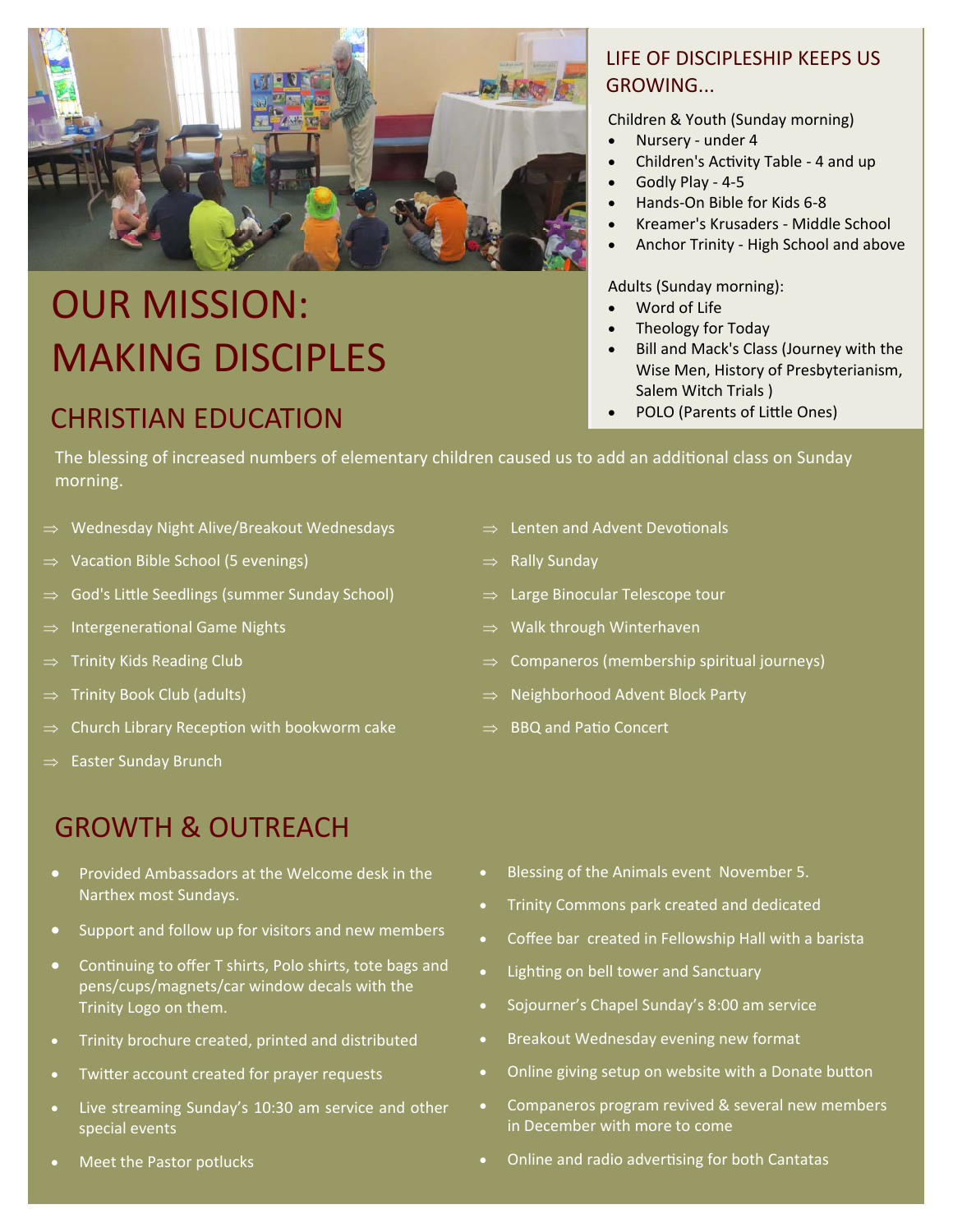# MISSION COMMITTEE

- $\Rightarrow$  4th on 4th Community Suppers provided hot meals for 50‐90+
- $\Rightarrow$  Deacon's Emergency Fund helped Trinity families in need  $\Rightarrow$  Cup of Water distributed water to passers-by at the 4th
- $\Rightarrow$  Homeless Connect provided services for 300 at two events in 2017
- $\Rightarrow$  Casa Maria Sandwiches provided 600 sandwiches to the soup kitchen run by the Catholic Workers' House
- $\Rightarrow$  Primavera breakfasts provided weekly breakfasts for 100  $\Rightarrow$  Christmas Cantina contributed gift cards and clothing to men in the homeless shelter
- $\Rightarrow$  Gumbo was provided for the Primavera Men's shelter monthly
- $\Rightarrow$  Crop Walk took place in October for Church World Service hunger needs globally
- $\Rightarrow$  Trinity's Food Bank/Pantry serves those in hunger 3xweekly
- $\Rightarrow$  Terry J Dalke Resource Center helped clients sign up for Food Stamps, AHCCCS, get bus money, ID's and birth certificates (services necessary to fill basic needs)
- $\Rightarrow$  TUSD Agave Middle and High School benefitted from mission giving. The school provides alternative/distance

learning for children who cannot function in a brick and mortar school setting.

- Ave Street Fair
- $\Rightarrow$  El Marie and Scott Parker, Mission Co-workers for Iraq, Syria and Lebanon, told of Christ's presence in the war torn Middle East
- Refugee Focus
- $\Rightarrow$  Mission giving also went to Companeros in Mision, Montlure, Frontera de Cristo, a Young Adult Volunteer worker at Sister Jose, Thornhill‐Lopez Center on 4th for LGBTQ youth, Deferred Action Children Arrivals Scholarship Fund, Middle Eastern Fellowship and Presbyterian Campus Ministry.
- $\Rightarrow$  Many Trinity members helped Amos Nsenga's refugee family with moving, tutoring the children, nutritional food, and transportation to schools, dentists and doctors.



## SPECIAL MISSION OFFERINGS

| One Great Hour of Sharing | \$3,994 |
|---------------------------|---------|
| <b>Pentecost Offering</b> | \$1,246 |
| Crop Walk                 | \$3,671 |
| Christmas Joy Gift        | \$1,939 |
| <b>Christmas Market</b>   | \$1,566 |
| Peacemaking               | \$1,784 |

# DEACONS

- Faithful prayer and care for Trinity members with visits, calls and cards
- Delivered lilies and poinsettias to Trinity's homebound
- models; learned about Alzheimer's and Care- Annual spring retreat: Looked at other Deacon Giving; and learned to Laugh Ourselves Beyond **Stress**
- Raised approximately \$2700 between hamburgers & helping with parking lot for both Street Fairs
- Bought a wheelchair to have available in the church sanctuary.
- Nine prayer shawls delivered to members needing support
- Expanded our prayer shawl ministry to have prayer shawls available in the Sanctuary during services for those needing the warm arms of God wrapped around them.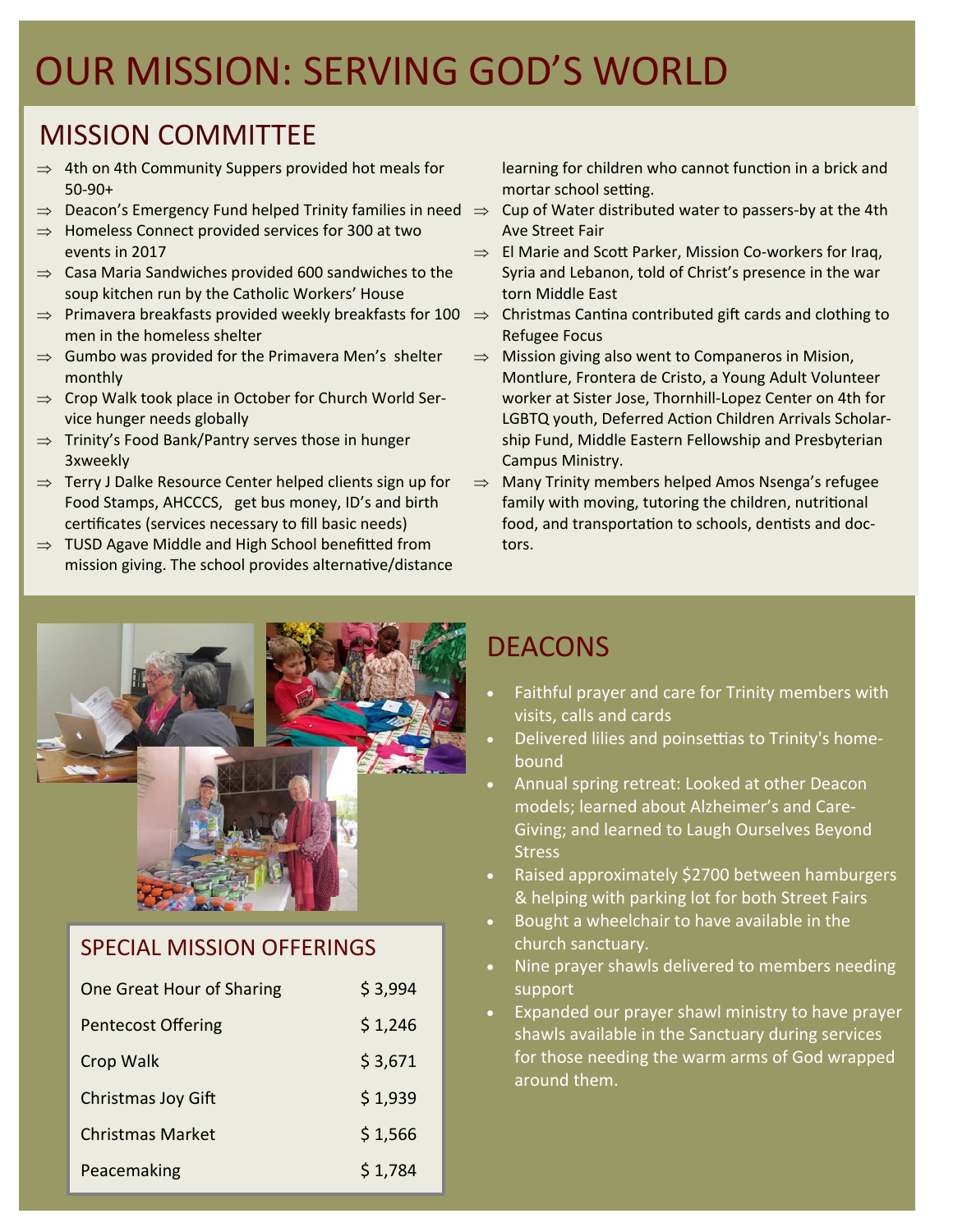

# OUR MISSION RESOURCES

### PROPERTY

Oversaw the major updating of the HVAC systems.

Resolved Room Programming and Facility use policies.

Reviewed and provided input into the University Ave. Trinity Com‐ mons and related landscaping.

Initiated project scoping of Memorial Gardens.

Issued contract for interim land‐ scaping services.

# LONG RANGE DEVELOPMENT TEAM

Over the past year a lot has happened to bring our vision of a development project to the congregation that will aide and assist Trinity in efforts to help sustain itself over the years to come. The City of Tucson passed the zoning changes that were necessary to move the project forward. While the Team was hopeful that we would see a "shovel in the ground" by the end of the year, this was not the case as the developers were saddled with other requirements the City placed on them. In addition, financing is still not confirmed and building costs, final plans and engineering have not been finalized. The good news is that the developers continue to put up nonrefundable money and it is hoped we will see the "shovel" this year.

# STEWARDSHIP & STEWARDSHIP & FINANCE FINANCE

- Fall campaign *Live Generously* Fall campaign *Live Generously*
- Provided scholarships Provided scholarships
- Hosted *Giving Thanks* Dinner Hosted *Giving Thanks* Dinner
- Received Christmas Joy offering Received Christmas Joy offering
- Reviewed financial accounts & Reviewed financial accounts & insurance policy. insurance policy.







## ADMINISTRATION & PERSONNEL

- ◇ Developed Policy & Procedures on Child Protection and Sexual Misconduct Prevention. This was approved by Trinity's Session in August 2017, and incorporated into the Personnel Policies.s. Training for Trinity's stafff, elders, deacons and volunteers was done in early December by Rev. Mary Jo Norton of the Presbyterian elders, deacons and volunteers was done in early December by Rev. Mary Jo Norton of the Presbyterian Church of Superior. A second training session will be scheduled in early 2018. Church of Superior. Asecond training session will be scheduled in early 2018.
- $\Diamond \Diamond$  Clarified various staff personnel assignments, including status, specific functions and hours worked. Big  $_{\odot}$ increase in children in Sunday School will require the attention of the committee in the coming year. The committee has heard repeatedly that the staff works very well together at a very high level. We are  $\varepsilon$ fortunate to have such a staff! fortunate to have such a staff!
- 00 A⁄reception was held for Bill Voigt who is celebrating his 25th year at Trinity. He has been instrumental in shepherding the church through several pastoral transitions.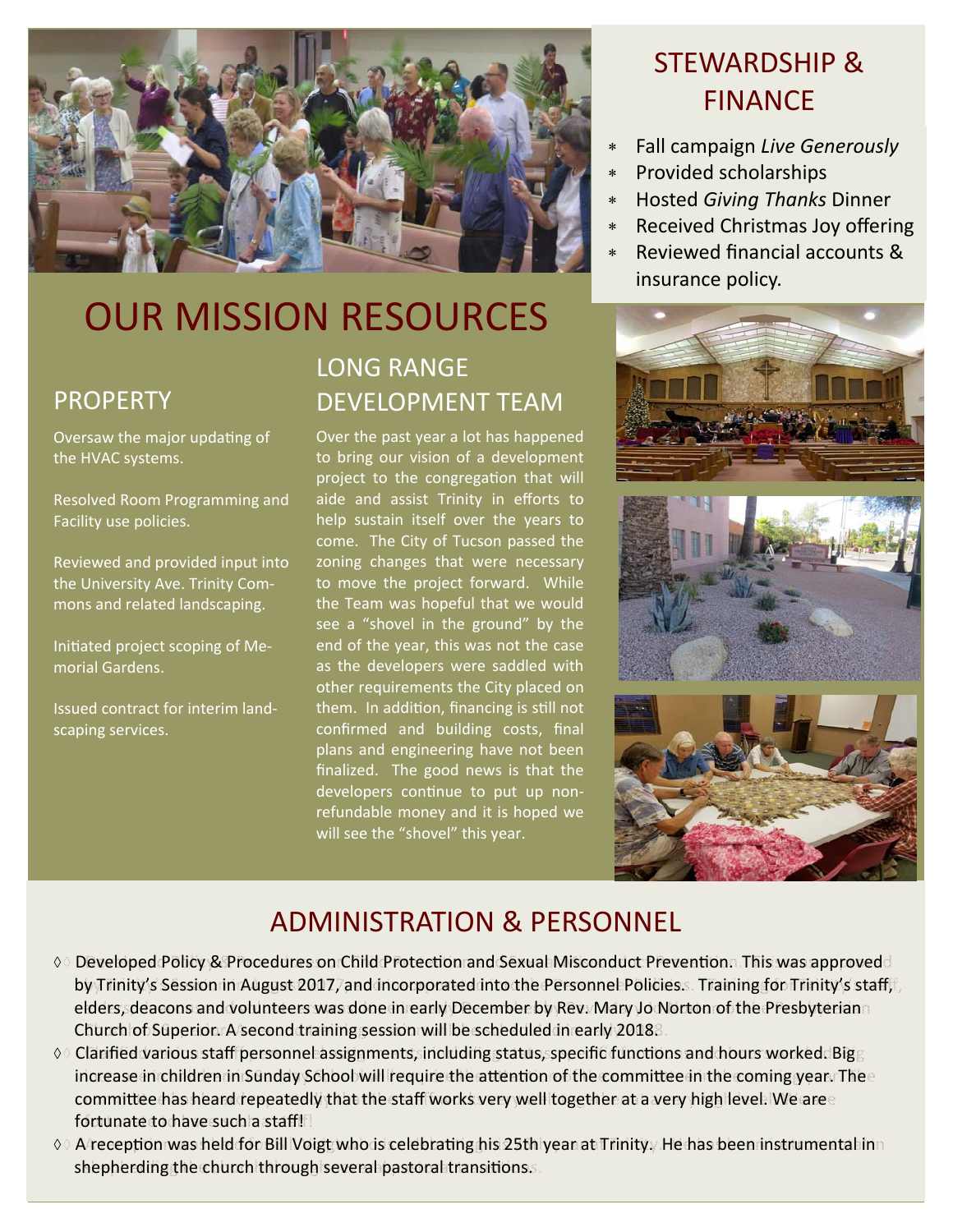

# FINANCING OUR MISSION

### **CAPITAL MAINTENANCE FUND**

- Air conditioning repairs
- Parking lot

#### **DEACON'S EMERGENCY FUND**

| $1/1/17$ Balance | \$2,120    |
|------------------|------------|
| In               | \$7,888    |
| Out              | \$9,851    |
| 12/31/17 Balance | IS.<br>157 |

#### **SPECIAL MISSION FUND**

| $1/1/17$ Balance | $5 \overline{8}$ ,632 |
|------------------|-----------------------|
| <u>In</u>        | \$14,776              |
| Out              | $5$ 7.347             |
| 12/31/17 Balance | \$16,061              |

#### OPERATING REVENUE \$705,780



#### OPERATING EXPENSES \$697,795



### **TRINITY PRESBYTERIAN WOMEN: SERVICE**

- 19 Women participated in at least one TPW activity, many served on other committees, as Elders, Deacons, Sunday School teachers, and child care, hosting events.
- Over 300 Greeting cards were sent.
- Knitted caps, scarves & prayer shawls (with Knitorious Knitters) for Primavera, at home members, and Trinity food bank.
- 50 Ryan's Bears delivered to Pri‐ mavera, Our Family Services, and Arizona's Children Association (Foster Care)
- Aluminum cans recycled for Casa Maria
- ◆ Plastic bottle caps for Maria
- Pop tabs for Ronald McDonald House
- ◆ Cancelled stamps to Postal History **Foundation**
- Box tops and Labels for Education to Menaul School

### **TRINITY PRESBYTERIAN WOMEN: FINANCES**

Opening Balance (1/1/17) \$12,552.06

Receipts in 2017: Pledges, Birthday Offering Gatherings, Lease Coin, Primavera, Community Food Bank, Miscellaneous, Thank Offering  $\frac{1}{2}$   $\frac{1}{2}$   $\frac{1}{2}$   $\frac{1}{2}$   $\frac{1}{2}$   $\frac{1}{2}$   $\frac{1}{2}$   $\frac{1}{2}$   $\frac{1}{2}$   $\frac{1}{2}$   $\frac{1}{2}$   $\frac{1}{2}$   $\frac{1}{2}$   $\frac{1}{2}$   $\frac{1}{2}$   $\frac{1}{2}$   $\frac{1}{2}$   $\frac{1}{2}$   $\frac{1}{2}$   $\frac{1}{2}$   $\frac{1}{$ 

Subtotal: \$16,765.59

Disbursements in 2017: Presbytery, Gifts, Postage Local Benevolences, Church Women United, Library, Thank Offering, Birthday Offering, Church wide Gathering \$3,755.00

Ending Balance (12/31/17) \$13,010.59